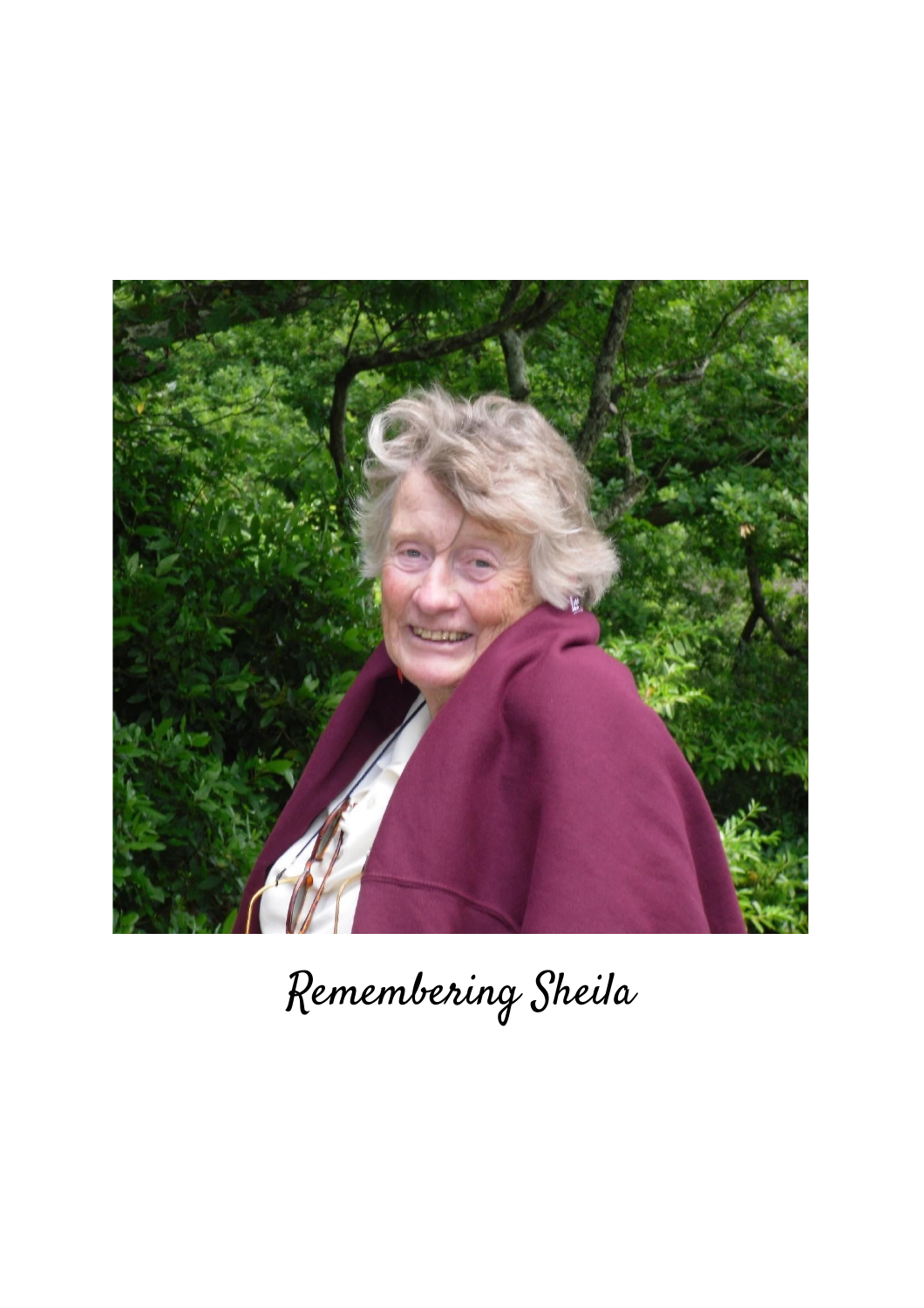## She is home!

Writing on behalf of SIL, I am expected to share facts and details about Sheila's ministry here in Brazil, but try as I might, I cannot seem to remove myself from the equation. So with an achingly joyful heart I will share what Sheila has meant to me personally and I believe that each one of our Brazil SIL members will resonate with my thoughts.

My husband and I arrived in Brazil very wet behind the ears and moved right into a tribal program that had its share of challenges. With a twinkle in her eye and words of wisdom on her lips, Sheila gently encouraged, advised, and even scolded us on occasion. She is the one who instilled in me a love for swimming and Sudoku. I learned from Sheila's example how to give of myself, my time, and my resources and leave the results to God. She also taught me the very important art of taking the pot to the kettle, not the kettle to the pot when making a perfect cup of tea.

If I had to describe Sheila in three words, they would be undaunted, faithful, and loving. Though Sheila's ministry among the Rikbaktsa was difficult in many aspects, she never seemed to despair. Not only did she fearlessly and lovingly persevere, she encouraged me and all her SIL family to follow her lead. She never lost hope in me or in any of the people God placed in her path. On many occasions, when we would gather for prayer, our list of prayer requests would get long and our hearts heavy. Sheila, undaunted, would lead us in a festal shout of "Jesus is Lord! Jesus is Lord! Jesus is Lord" and somehow our burdened hearts would once again gain perspective and rest in God's sovereignty.

Today my heart is heavy, but in keeping with dear Sheila's example I choose to shout in celebration, "She is Home! She is Home! She is Home! I am sad, but honoured, to be here today to say my final farewell to such a great person.

-------

*Tammy Harrison*

My husband Bob and I only served in Brazil for two years way back in 1990. We met Sheila at Branch Conference in Brasilia. We were so impressed with her ability to work in a language group where she was not welcome in the villages. We bought a whole Rikbaktsa outfit and used it extensively in our speaking engagements throughout the years and hung some of the artifacts up on our office wall. Each time we looked at them it reminded us to pray for Sheila and her very difficult assignment. It is great to know that Sheila is most welcome in heaven where her Lord is pleased with all her efforts to win this people group for his kingdom. Well done, Sheila!

## *Bob and Lois Schoonveld*

We are still adjusting to the reality that Sheila, our faithful earthly warrior for the Lord and the Rikbaktsa went before us to our Saviour and Lord! We knew Sheila so well. Fritz has flown so many times with her to the Rikbaktsa. She gave her live in many areas.

-------

Living on with saddened hearts but still rejoicing in His care

*Fritz and Anneke Lauffenburger*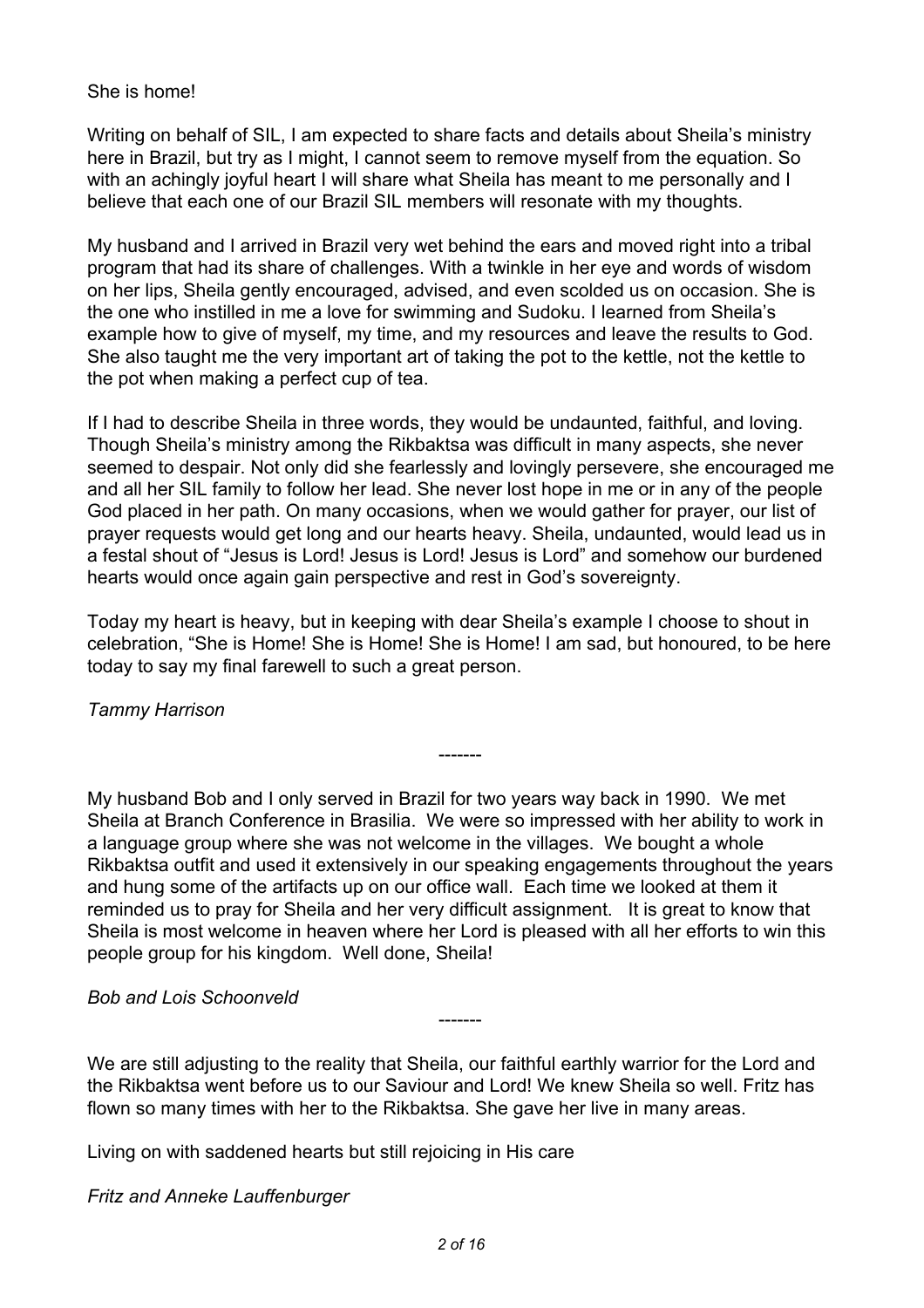I first met Sheila in 1972 when I had a rare opportunity to visit her in the tribal village where she was then working. The plane was taking the long journey there so the pilot's wife, another colleague and I said we would pay for a seat each, so helping to reduce the cost for Sheila. Little did I dream then that years later I would be invited to join Sheila in at least 5 courses when we were able to give some wonderful Rikbaktsa men training to be teachers of their own people and help them produce culturally relevant reading materials. These trips involved a 3 and a half hour flight and then a boat ride to get to a village. I especially remember 1995, 1997 and then again my 5<sup>th</sup> trip in 2000 and have copies of some of the books we helped them to produce at that time plus photos to bring back the memories!

I probably would not have chosen Sheila as a special friend and I'm sure she wouldn't have chosen me, but on reflection I am sure that we miss out on some wonderful people in our pathway because maybe we judge them or their outward appearance or whatever, before accepting them for who they really are. Ours is the loss when we do that!

Our shared interest in the Rikbaktsa's need for more help with bilingual teaching led us on to realise that we also shared a love of surfing, so since I retired to the UK in 2004 we enjoyed short surfing experiences first staying in Norman & Pat's caravan and later in Polzeath in a B&B and then during the day sharing with Jan Pearkes and her family who camp there each year over the May bank holiday weekend. In May I had a feeling that it might just be our last time as Sheila had recently discovered that she had macular degeneration so couldn't continue driving.

I stayed with Sheila each year so got to know many of her friends and her oldest sister, Mary. I saw and felt first-hand just how much Sheila cared for and thought about Mary's every need. I was, and am, full of admiration of Sheila and all the extraordinary things that she accomplished in her life and the many people, young and old, that she has helped over the years.

I received an email from an ex-Cuiaba colleague who said he told his son and daughter about Sheila's stroke because she was a very special "Aunt" to them while growing up there many years ago. Here I quote "Yesterday Brad sent me the following: "Appreciate that. She was one of the few adults at the center that treated us kids like people with mind and opinions of our own."" She was also especially aware of folk who didn't have a car and would help them as well as take them on lovely outings.

May Sheila be an example for all of us in the time we have left to share and care for others. "Only one life, twill soon be past, Only what's done for God will last."

Farewell, dear colleague and friend. Who will enjoy surfing with me now?!

*Margaret*

We also are sad, but can imagine Sheila rejoicing in creative & extraordinary ways that she enters Heaven.

-------

*Steve Sheldon*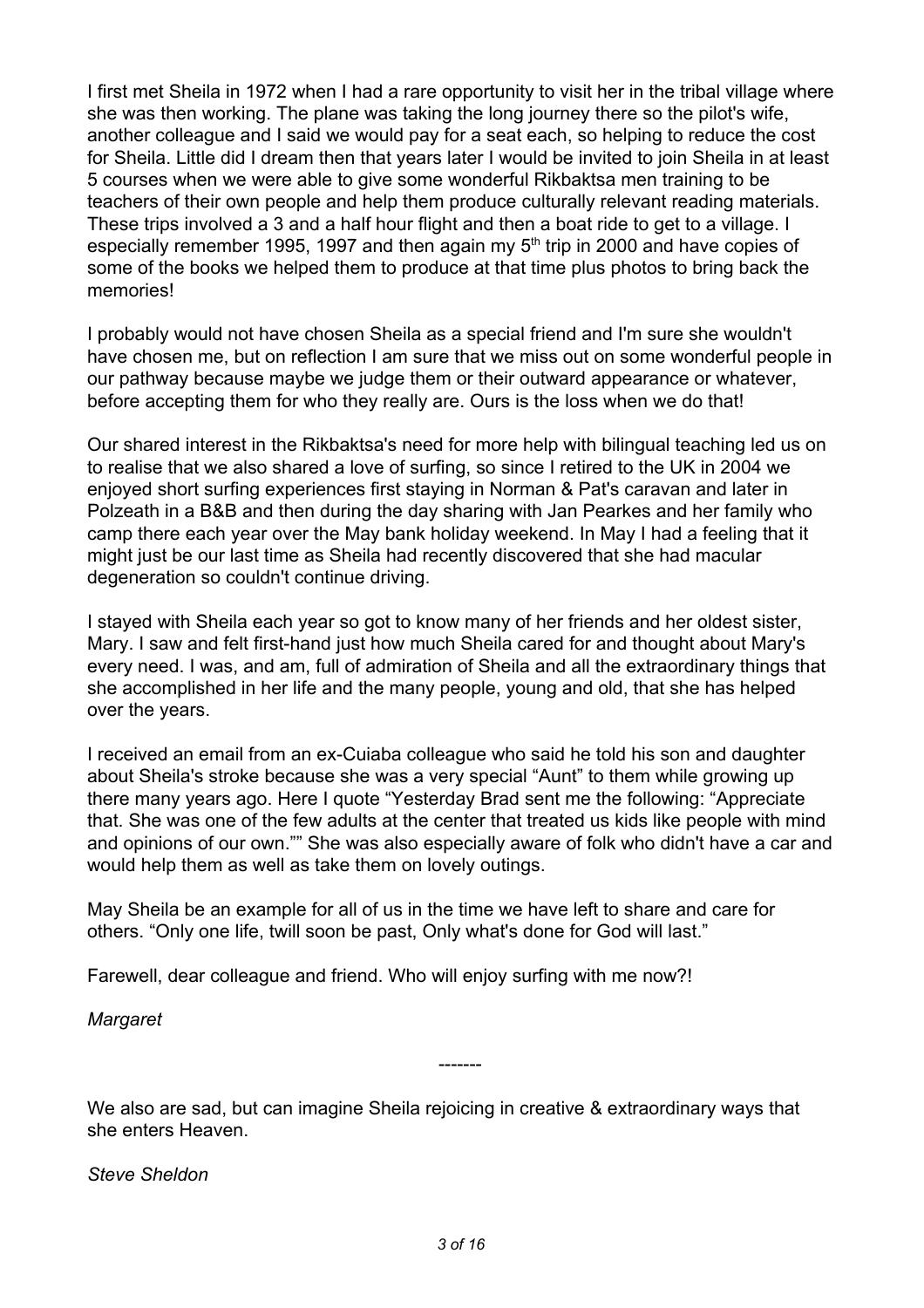One of my (Cynthia) first memories of Sheila is at her Valedictory service in the late 50s in the Bridewell Hall. She was wearing a coat with a large fur collar and no hat! The then Wycliffe general secretary's wife commented she 'Not quite the Miss Tremaine we know' On the Cuiaba Centre in Brazil she was a very favourite aunt of our four children, always interested in what they were doing and they had great confidence in her. She understood when they were having difficulties when we had to leave them on the centre in the Children's Home when we went into the tribe. She would have them up to her house, play games with them and feed them ice cream. One son remembers an outing when she took him to climb San Antonio, a small mountain. It was very hot and at the top she became so dehydrated that he had to go back down and bring back up some water.

She was so hospitable, shared her home with Indians, Brasilians and missionaries alike. Who can forget her fish suppers?

She was with us when our three year son died and organised his simple burial. She was more than a good friend she was family.

Glyn had helpful linguistic discussions with her and attended the same workshops. She was never afraid to speak her mind and would often remind the group to stop and pray. Her dedication to the Rikbaktsa was without equal and she stuck to a very very difficult tribal location for longer than anyone else we know. She never gave up believing that God would reign in Rikbaktsa land. That faith has been abundantly honoured and there are those rejoicing with her in heaven today as well as others mourning her passing on earth. I believe that the one thing that Sheila would ask of us is that we continue to pray for her beloved Indians.'

Sheila always in our hearts

*Glyn and Cynthia Griffiths, Ruth, Andrew and Simon*.

We are away at the moment (in Sydney for a month) and regret that we won't be able to come to the thanksgiving service.

-------

May I share one small story, that I suspect Sheila didn't know anything about? On one occasion many years ago when Sheila came to speak at St James, my youth group were given a three-line-whip to attend the service. Knowing that Sheila didn't always express things as concisely as possible, I feared for what the half-dozen teenagers who turned up would do – as did those sitting close to them. So I asked them to count every time Sheila said "Rikbaktsa" … they paid attention throughout and had the adults puzzling over their enthusiasm (and muted cheer) every time she mentioned her Brazilian friends! And they still talk about it to this day!

**Blessings** 

*Martin Wakefield*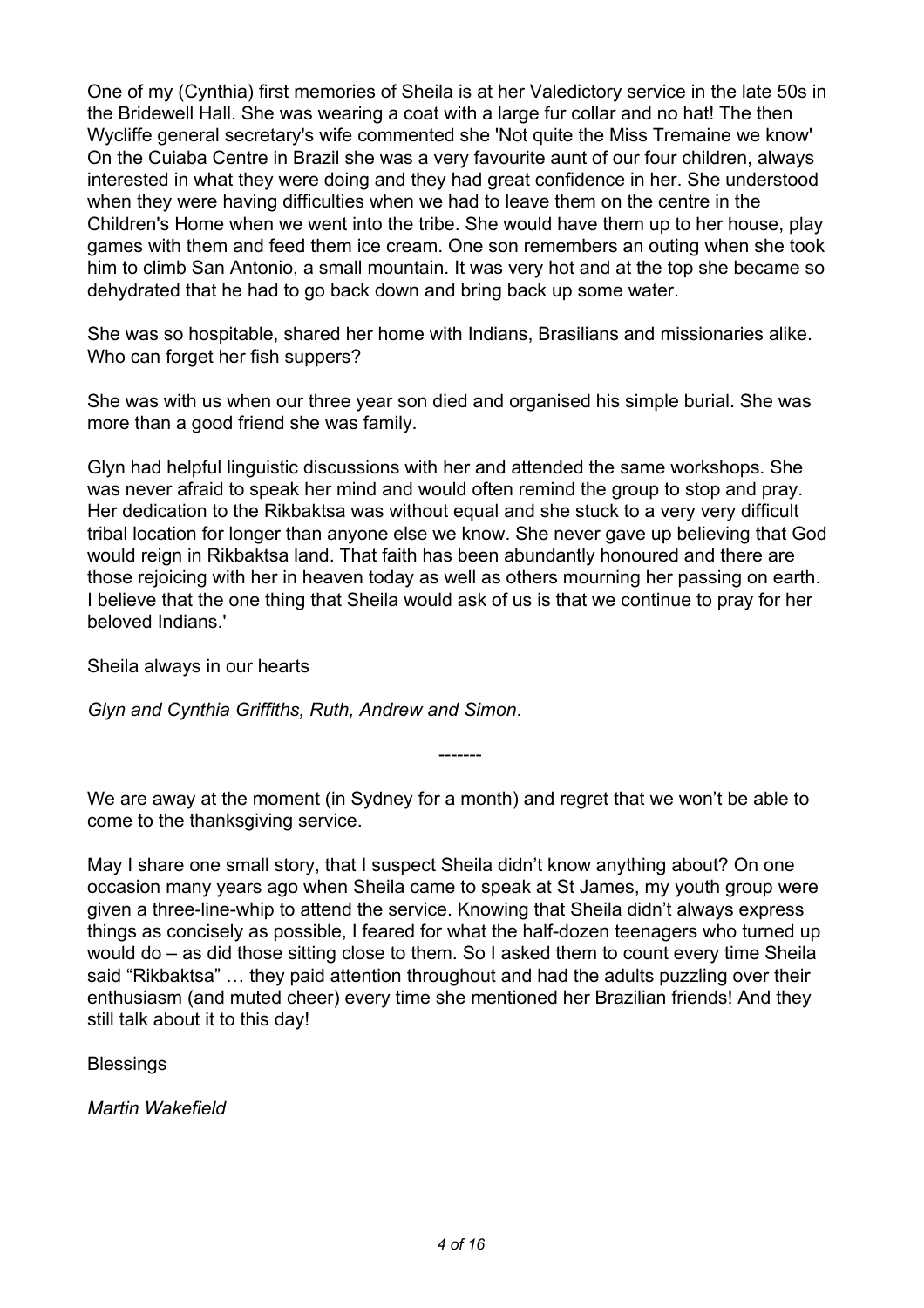Heaven is celebrating! We wrestle with the feelings of emptiness—a friend with whom we can no longer relate and the knowledge of the joy she is experiencing in her Heavenly abode. We also take the pause to reflect on our own humanity, knowing that one day there will be those writing memories of us! May they be half as pleasant to write as these are for me to write for my good sister Sheila.

We met Sheila when we were assigned to Brazil to work with the education of missionary kids. Our friendship became fast and deep. She was a woman of serious thought and sincere fun. Though we were there for only two and a half years, our friendship continued. We visited her in England a number of times. I remember one drive through a very narrow road, overhung with beautiful trees. Better still are the memories of being bundled up against the winds off the sea, eating fish-n-chips and discussing…something! Just being with her was pleasant. But she couldn't understand why we (the USA) could not have waited a few more years. She was sure that tax issue with the king could have been worked out! :-)

Our good times together continued as she came to visit us in San Diego on a number of occasions. One time we were at the ocean watching the sea lions beach and play. We gave her a "taste" of the "other" ocean, the Beautiful Blue Pacific! But the "time of our lives" was one time cleaning out our swimming pool! It had been neglected over the winter. Leaves and pine needles (and much other debris) had found their way to the bottom. While my wife, Yvonne, swept it over to our side, Sheila and I were scooping it out into the trash can! Sheila had to get in her 80 lengths (1500 meters) every day! Oh, how she loved to swim. I would be struggling to swim nine lengths and float one while she just kept going!

A particularly special time for me (Yvonne) was when she finished the Rikbaktsa New Testament. In Brazil, I had helped type different portions, but now it was finished. We celebrated by driving together from Washington up onto the Glacier Highway in Canada. Her enthusiasm for a job well done filled the hours along with the beauty of nature. It was a most memorable time.

We love you, Sheila. We will miss your visits.

*Neal & Yvonne Pirolo*

When Bob and I moved from Brasília to Cuiabá we got to know Sheila. I'm the one who passes on letters from both the English speakers and the Portuguese speakers from our sister mission ALEM to about a hundred people around the world who have served in Brazil at some time, either for a short period or as a full-time ministry. And these are people who pray. We live in Arizona so it will not be possible to be there for the thanksgiving service on the 18th.

-------

*Dottie Wright*

A great life completed this side of Heaven and now a wonderful awakening.

*Gill Reitsma*

-------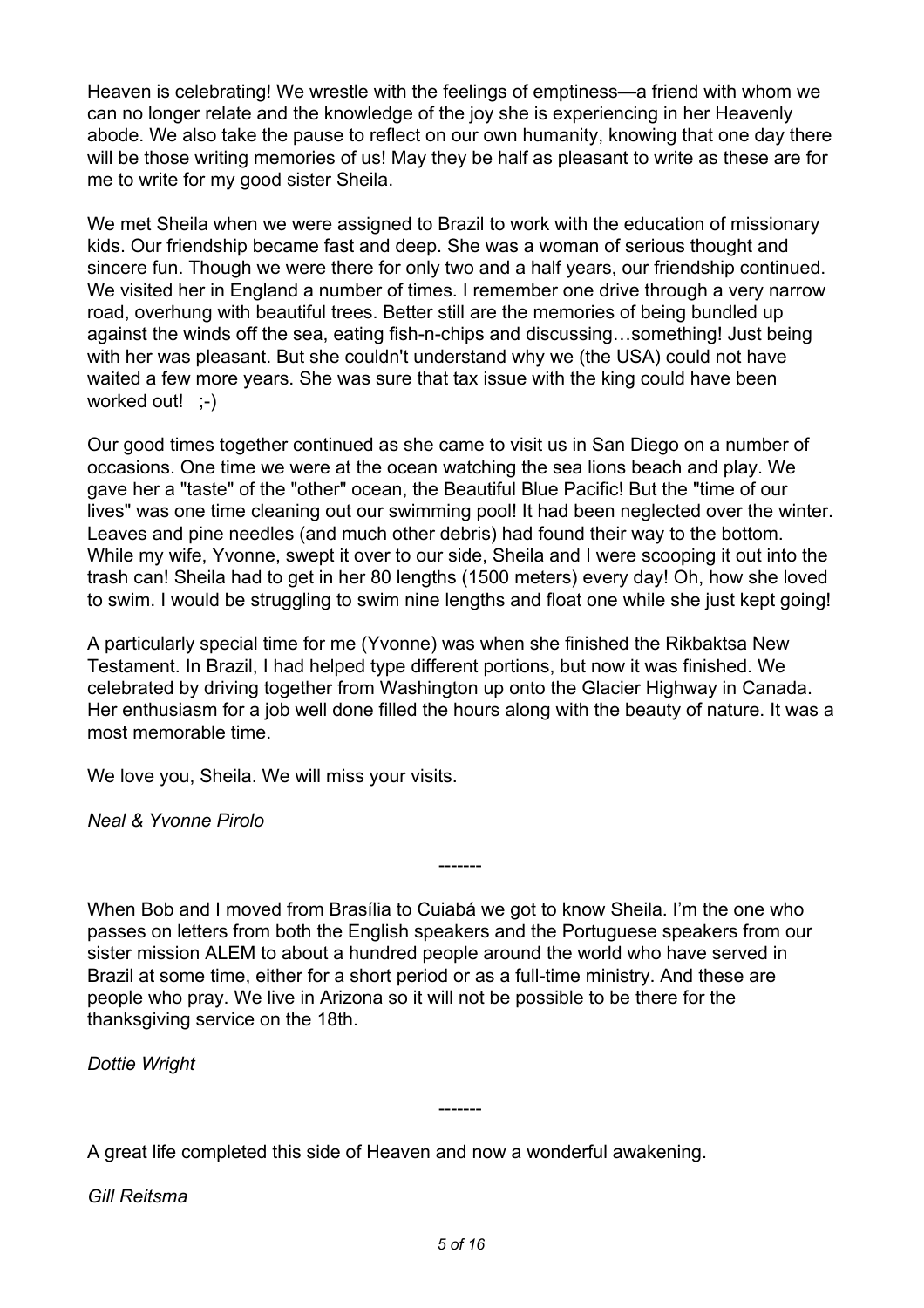Thank you for sending this. I too am shocked, but I am sure that Sheila is rejoicing to be with Him. Sheila's thanksgiving service will be on my 80th birthday. I work with WBT in Papua New Guinea, and my co-worker Pat Brien and I met Sheila when we all did a course together in Israel back in 1997. Since then I have developed MD, the wet kind which is treatable. Both Pat and I for medical reasons are living in our homelands, because I need to have regular eye injections I am not able to return to PNG. But when I enlarge the computer fonts I am still able to see well enough to continue the Narak language dictionary editing which we are both doing from our homelands, expecting to finish it next year. I am in Australia, and Pat in USA. I have forwarded your message on to Pat, and she responded with the comment "I am sorry to hear this. She had a life well lived".

I don't think the ARMD would result in Sheila's sudden death, so something else must have carried her off to a joyous reunion with her maker.

You, and the rest of the family and friends of Sheila will be in my thoughts on the 18th. May God bless you,

In His Wonderful Name,

*Joan Hainsworth*

Years ago Sheila and I did a skit at Branch conference...she was the mother superior and I was the nun. We both worked in tribes where the Catholics had been for years. We also had a great time together in New York City helping at Wycliffe's exhibit at the world's Fair.

-------

I remember Sheila with great joy. I'll meet her in glory.

*Marge Crofts*

We are shocked and saddened! Thank you for letting us know that Sheila is now with her Lord. This is one lady that we can say with confidence – well done! She has been a friend since 1979 when I, Barbara, was in Brazil. We loved Sheila and were blessed by her life.

-------

Love from us both

*Barbara Currin Gardner*

Alas we will not able to be present on 18 November to join in thanks to God for His grace revealed to and through Sheila. We first met her when she taught us on the Wycliffe course at Mertsham in 1965.

-------

*David and Yvonne*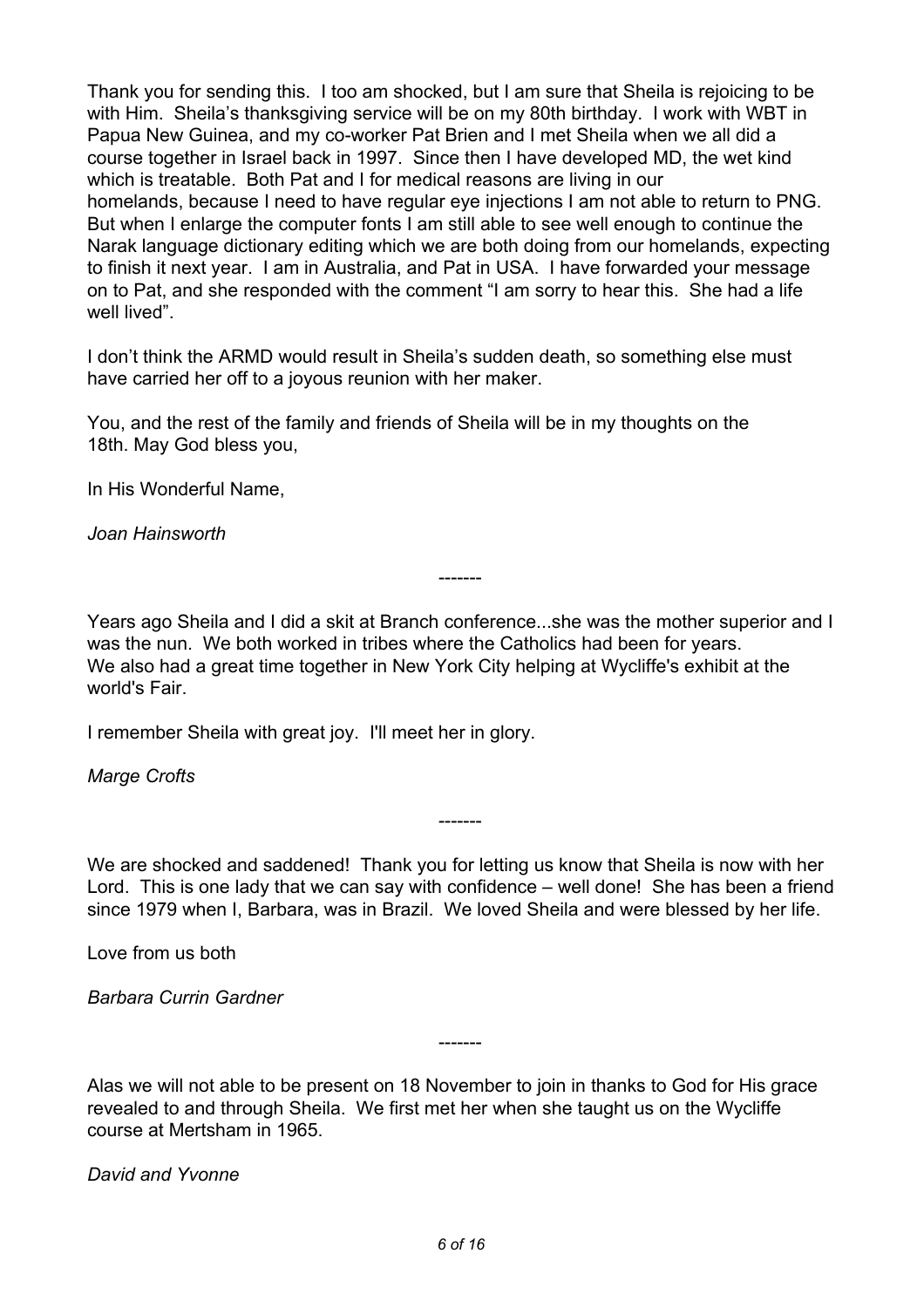Thank you so much for keeping us up to date with the news about Sheila, whom we first met over 50 years ago in Brazil. We knew her well; for many years, while living in her house on the Cuiaba Centre, we were her nearest neighbours. Of course, she was often not there, as was the case with us also, being away in the tribal village locations.

Like you, we were shocked at the suddenness of her death -- I (Shirley) had just been chatting with her on the phone a few days beforehand, trying to arrange a time when we could get together again.

(Peter now writing) What can be said about Sheila? She was a one-off, truly unique in her character.

She had a will of iron and when she set herself to a task, never gave up. Examples would include her dedication to fitness, particularly through swimming; and her remarkable, almost life-long commitment to the Arikpaktsa people, as they were known, in spite of difficulties in access, language and travel and transport that would have daunted most other people. And, in addition, the problem of the initial opposition of the local priest, who saw her as the Enemy himself!

We well remember her hilarious tales of how in the early days of her work in the village, it would normally take at least 3 days to get to there, first by hitching a lift on top of a loaded lorry, perhaps with eager rubber tappers -- usually drunk -- travelling as she did, making advances as she was hanging on for dear life, with brush and jungle foliage a constant threat to her security! Then waiting around -- sometimes for days -- for another hitched ride up the Arinos river, this time in a boat: a single woman with her partner Valerie Mitchell, surrounded by more rubber tappers. Or the time when tappers on the lorry started shooting at each other and she lay there, bullets whistling past her ear as the lorry lurched on!

But her iron will was not a dominating, controlling one; it was for her own life, not imposed on others. To others, she exhibited gracious and often mildly amused tolerance of their views, habits and foibles; often when she disagreed with something, she would be non-confrontational, offering an alternative that might begin, "Don't you think that perhaps..." followed by a gentle, good-natured exposition of her view.

She was broad minded in her strong Christian beliefs, exhibiting an unusual level of openness to Christians of different views that was sometimes not reciprocated, as her own views were sometimes (rightly or wrongly) seen to be towards the edge of "acceptable Evangelical belief" at any given time. For example, she found that she could worship her Lord attending Roman Catholic services including the Mass, and would remark with that quizzical amused smile of hers, that one doesn't have to believe everything they said! This openness helped her build bridges towards those who opposed her.

But Sheila was wise in her broad-mindedness. For example, she loved a drink of wine from time to time, but the Evangelical community of Brazil generally advocated tee-totalism, so Sheila never vaunted her personal freedom.

I rarely, if ever, recollect Sheila indicating she felt lonely; perhaps because of our gender difference; but more likely because she had her own inner resource pack, filling her life with extrovertive activity and giving out in her relationships with others.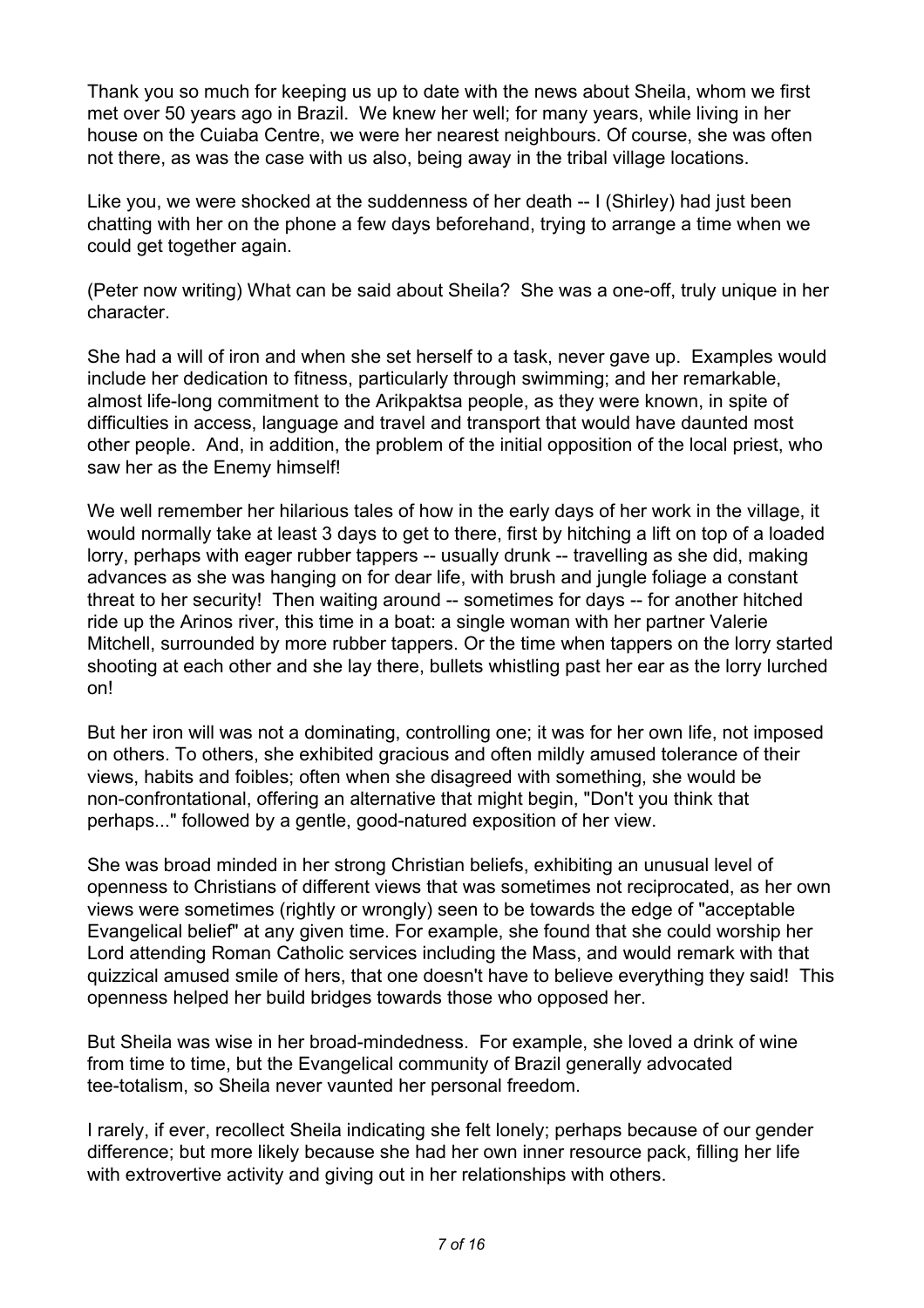What a remarkable woman! The Wycliffe community, in both Britain and Brazil, will never be quite the same without her.

*Shirley and Peter Kingston*

Unfortunately I can´t travel this month. I will celebrate here in Brazil with a special mass.

-------

I live in Brazil and have been a friend of Sheila since I was young (now I am 56 years old). Last night I received the notice that Sheila is in a hospital with a serious decease. As she can not read messages I would like to have news about her.

If it is possible say her we are praying for her health and soul. We (my wife and kids love her also) hope Jesus can take care of her.

She is very important to us. A lot of times she was with us: marriage, kids burthdays ...

*Wilson Conciani*

Good Morning My name is *Professor Ivo da Silva*, I live in Cuiaba, Brazil. My family is a close friend of Mrs. Sheila. Estamos all praying for her. We would like to know how it is? prof. Ivo

-------

Thank you for your attention and give us news of our friend Sheila. I'm very grateful to her. I am currently a teacher in a federal university, master and got a job thanks to my studies. I have gratitude to Sheila because it is a mission of very human heart. And she paid all my books when I studied in high school.

Thank you so much again.

On receiving the news that Sheila had passed away…….Obrigado pela atenção Jan. Estou muito triste.

I have such good memories of Sheila's kindness and friendship, we will miss her very much. What a joy it will be when we again meet up in the presence of The Lord.

-------

With every good wish,

*David Hortop*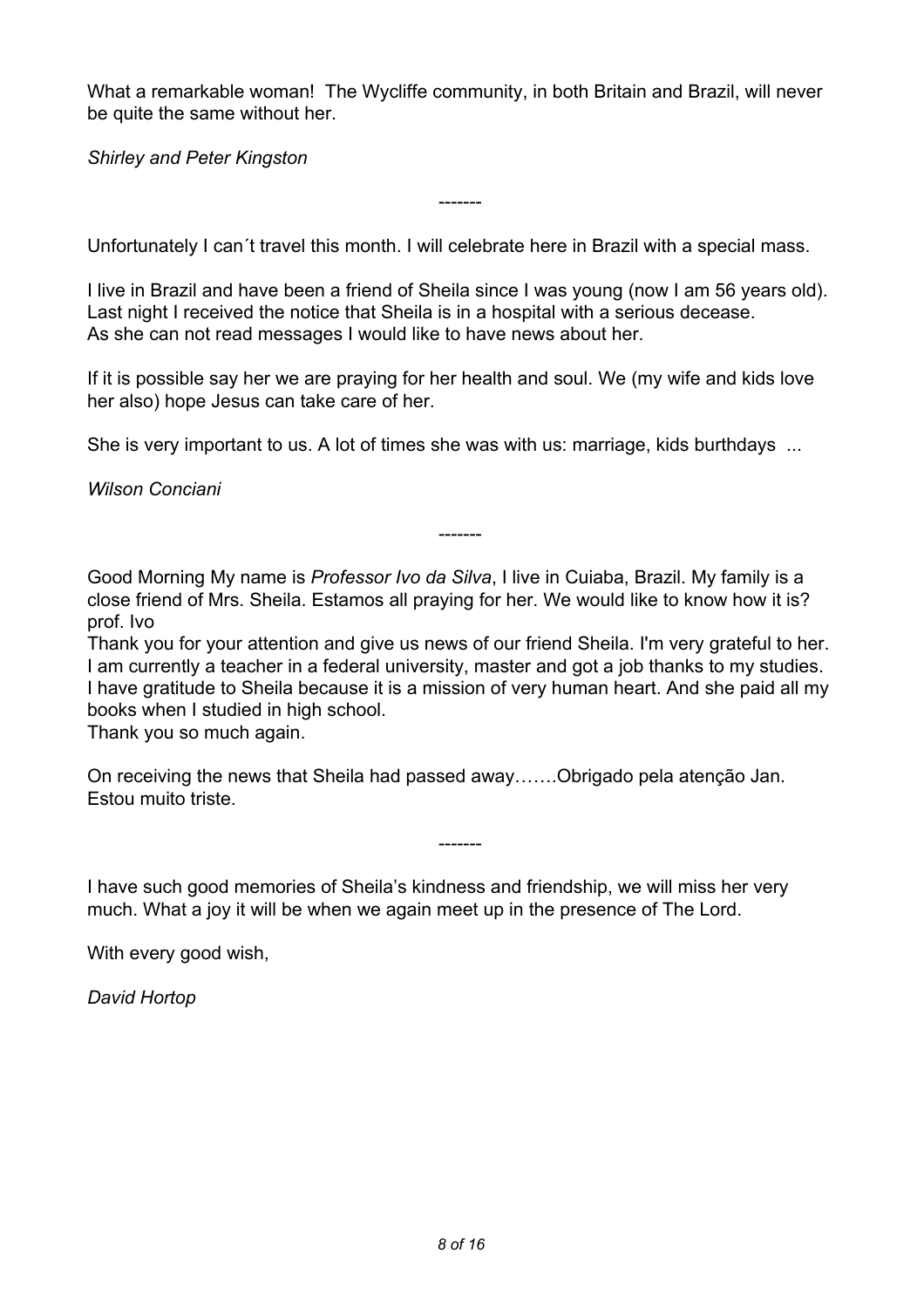We were truly shocked to learn from you of the death of Sheila - with her regular swimming and walking she normally seemed so fit, although the last time we saw her earlier in the year we noticed that she didn't seem as well as normal. She was a truly wonderful person and so many will feel deep sadness at her passing, especially amongst the Rikbaktsa people amongst whom she had done such amazing work throughout her life, even after "retirement". Not many people of her age, late in life, would have been returning to make some of those journeys into the jungle.

We deeply valued the links we had with her as one of our link mission partners when we were at St James, and even after my retirement 11 years ago it was so good to remain in touch with her, normally seeing her once or twice a year either in Sidmouth or here in Taunton. As well as catching up with her news, she was always interested to hear about our own family. We are only sad that we are unable make the funeral.

Although sad to hear the news, we know that for Sheila there will be the glory of meeting with her Lord and Saviour - no doubt with many of the Riks who will also be there as a result of her faithful work over the years - it does say in Revelation that there will be people of every tribe and tongue!

## *Peter and Glenda Bannister*

Sheila was like an additional grandmother to us. She was fun to visit, amazing to listen to when talking about her life's work and amazing as a child to picture her life abroad. Her returns from the Rikbaktsa tribe adorned my parents' walls and often evoked conversation.

-------

Fond memories include chilling in the garden of her amazing house in Sidmouth, relaxing in hammocks and drinking lemonade. Long walks along Sidmouth sea front, swimming in the sea and being amazed at her ability and confidence to swim out to the buoys.

More recent years involved the annual meet at Polzeath with Isca fellowship and Sheila alongside her friend Margaret without fail donning their wetsuits and grabbing bodyboards for a not-so-short session in the waves. She certainly showed us how it was done.

She was and is an inspiration, a dedicated being, an example to all of how to live your life to the full and ensure all opportunities are taken whilst being as selfless as humans can become.

I and we will miss her, the saving graces are that she passed quickly from ability to frailty to death and now is sitting with the Lord.

-------

*xx Tim Pearkes*

Sheila was indeed a giant of the faith and a superb model for us all. Blessings,

*Mary Daniel, USA*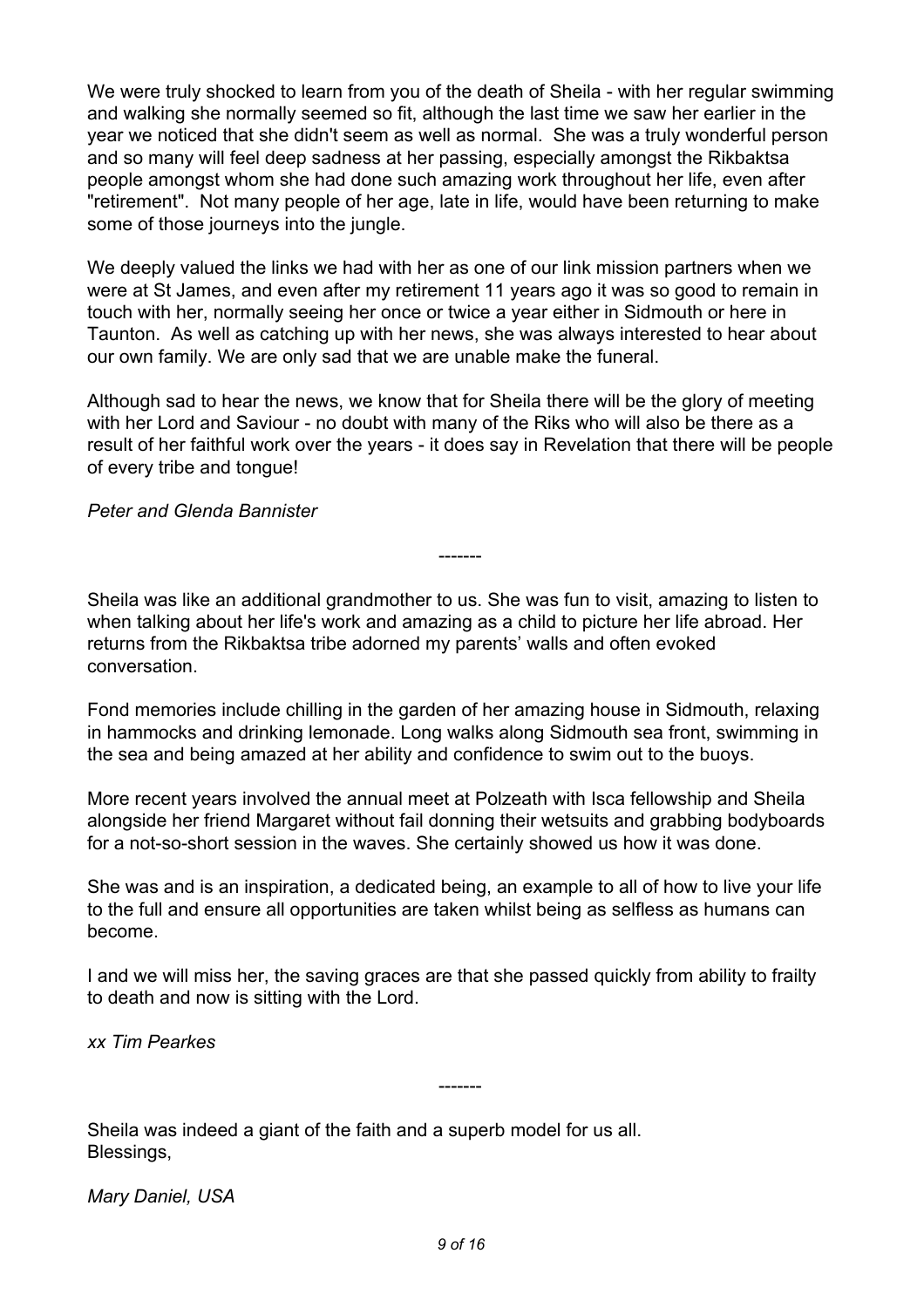We receive the sad news about our dear sister Sheila Tremaine. I told pastor Marcos in Juina who is also very sad. Sheila helped me a lot when she was living with SIL in Cuiaba, my siblings and I worked for many years with/for her, for more than 30 years... a dear person and a real missionary. The last visit she made to Cuiaba she stayed with us and I helped her with transport. I did this with pleasure and always told Sheila that every time she comes to Cuiaba my family and I want to help you in any way we can.... she was most grateful. I personally felt so good that I could help Dona (term of respect) Sheila who helped us for many years when we were children... You know all of us in Cuiaba are very sad at the loss of Sheila.

Thank you for everything.

*Pastor Josué from Cuiaba (Translated)*

May the grace of God be with you and all those you know. It has been good to receive the information from you about our dear sister Sheila. During our ministry God has placed in our live special people and one of them was, is, and ever will be Sheila. It is exactly 21 years since we met her for the first time in Cuiaba. My family (Elani, Melissa who was 2 years old and Raquel who was only 5 months old) and Sheila looked after us as if we were her own children and we detected in her eyes the joy that the work amongst the Rikbaktsa would not stop. And this is exactly what happened and our responsibility with the Rikbaktsa grows. Our nostalgia (saudade a great Portuguese word so hard to translate) will be eternal never ending for our dear sister who is now at the side of our Heavenly Father. We will be telling the people about Sheila's passing. (I know without a doubt that there will be heavy crying and a ceremony or ceremonies all along the river to mark her passing).

-------

-------

In Christ

*Marcos & family (Translated)*

I hope there'll be an Olympic size swimming pool up in heaven for her!

*Peter Kingston*

How kind of you to let us know how one of our heroes of the faith has gone home to be with JESUS!

-------

Sheila was a tremendous woman who has left a legacy that is rich and deep, and she will be sadly missed in ISCA and in the Amazon. I always looked up to her as a Woman of God who paid a huge price and reaped an even greater reward. ISCA is poorer but Heaven is richer for her passing.

*Dave Richards*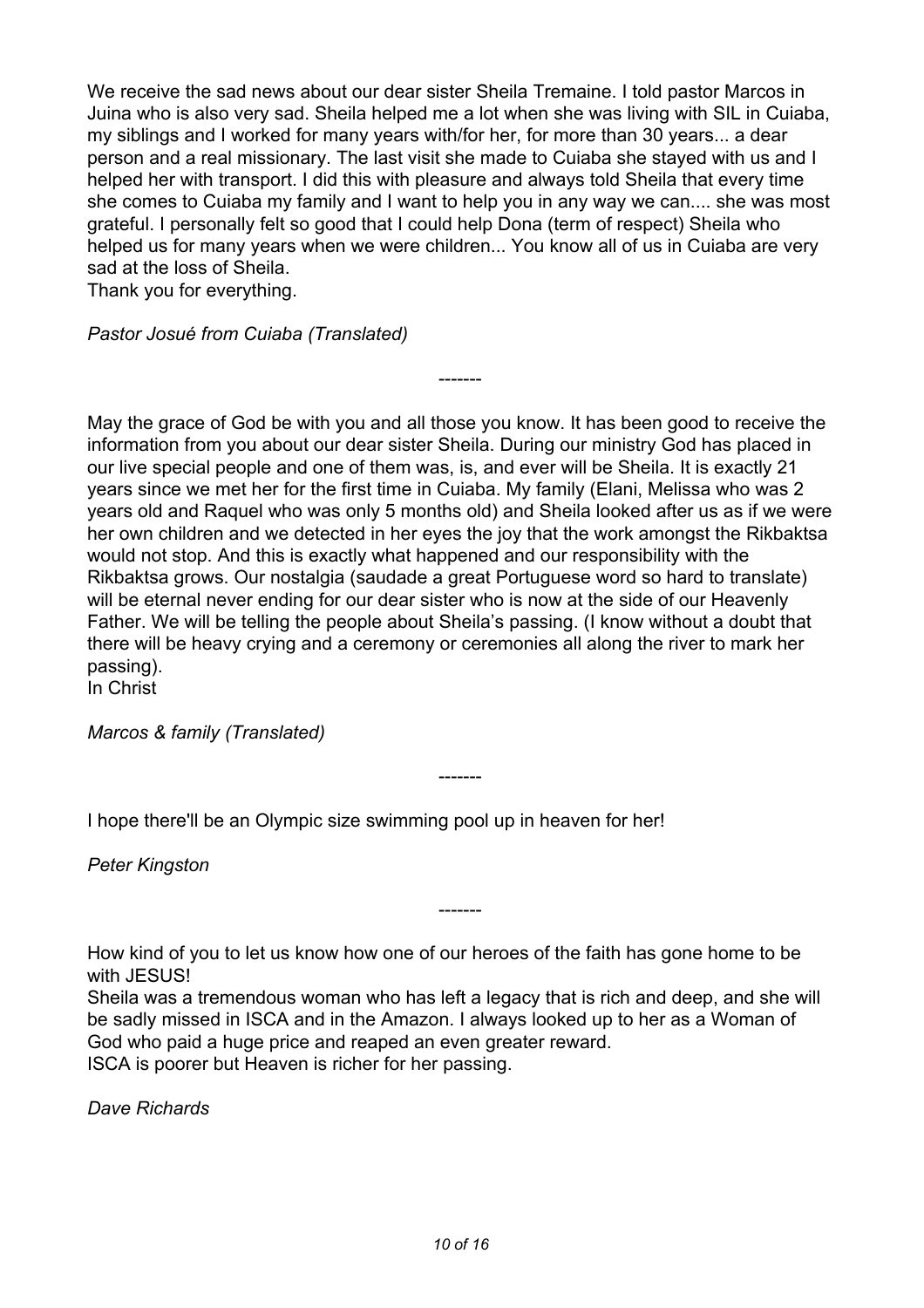Wes and I could never out-give Sheila. Whenever Wes fixed her car, she invited us over for dinner. After several meals at our house, she'd say, "the balance is getting heavier on your side; I need to take you out". We shared many times together—trips to the Pantanal to spend the night and see the thousands of birds before dawn, to crater lake to swim with the fish and the anaconda I didn't know was there, even to the hospital to stay with her while she had her femur put back into its rightful socket after her nightmarish canoe trip and flight back to the city.

Wes's and my favorite times were Monday night tea time with Sheila. After Lord Nibs, our son Matt, and Sarah were tucked into bed for the night, Sheila, with her tea towel to wipe away perspiration, arrived for tea--three cups of Yorkshire tea with cream and no sugar. Sometimes Sheila walked in and sat down at the piano and played a jolly tune before joining us at the table. On some occasions she might quote a childhood poem from memory for our children. Our daughter remembers the time Sheila taught her to play the "Chopsticks" and the time when we allowed her to sip tea with the three of us for half an hour without her younger brother in attendance! After we had solved the problems of the world, Sheila went off to the city to visit Brazilian friends to leave us to turn into pumpkins at 10 pm.

About a month ago when Sheila and I talked on the phone, we prayed for each other because both of us needed encouragement. Now she's in heaven enjoying her Saviour and singing, "Praise to the Lord, the Almighty"… or is she leading in giving Festal shouts!

How much we'll miss her!

*Jean and Wes Bell*

It's over forty years since Sheila and I were working together in the Rikbaktsa tribe, but of course we have met over these years and she has tried to keep me up-to-date with news of all the changes. When finally the New Testament was completed, she sent me a copy. I showed it to my son who was about twenty at the time, and was thrilled by his reaction. "Wow, what an achievement! If you had something like this to show at the end of a life's work, you'd know you had done something real for God." Sheila has done something real with her life, and the fact that we shall meet Rikbaktsa people in heaven one day is the demonstration of that. She has worked with determination and real commitment.

-------

Her natural qualities of guts and adventure have stood her in good stead. I remember one afternoon when we were resting in our hammocks in the heat of the afternoon. Suddenly we saw a snake slithering its way through the thatch of our palm-frond roof. I was new to jungle life and not great at killing things so was very thankful that Sheila grabbed a machete and proceeded to do the necessary. The snake saw her coming and went through the roof to the outside so we ran round the outside of the house, saw it again and Sheila struck it successfully. But we ended up laughing, because, as the dead snake fell to the ground, its mouth opened and out hopped a live frog that it must just have found and swallowed whole on the roof! She was made for that type of lifestyle!

*Joan Kearney*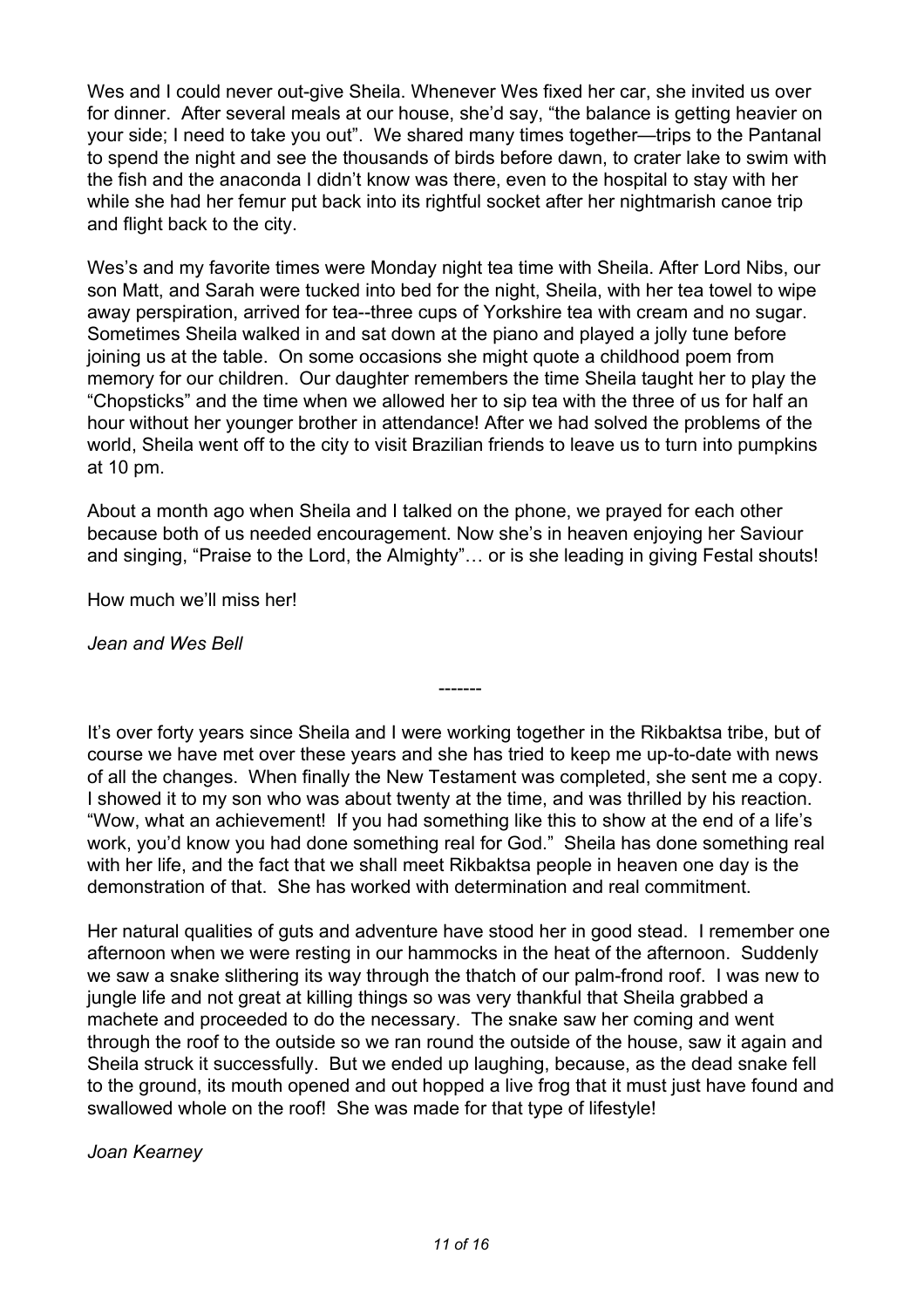Many thanks for letting us know about Sheila, or Auntie Sheila as she was to me. I have known her since I was a baby as she kept reminding me that I threw my food off the high chair in Honiton. My mother was Myrtle Kittow whom she may have spoken of. We are so thankful that we have seen her twice in the last three months or so.

-------

*Kathryn Kittow*

We, my husband and I, served in Cuiaba, MT Brazil with Sheila from mid-1988 – mid 1995. She was a dear friend, a sounding board, and insightful in what was going on.

Working with Sheila Tremaine in Brazil as fellow Wycliffe Members has been special and given us courage on many occasions.

We generally met for a time of prayer in the morning before we started our work. It was often during these times that Sheila would expound on a Scripture that meant much to her or that she was either studying or working with in translation. I so well remember when she had been having challenging times getting into the village and contact with the Rikbaksta when she used Isaiah 40:31 "But those who trust in the Lord will find new strength. They will soar high on wings like eagles. They will run and not grow weary. They will walk and not faint." (NLT Translation) She lived this out in her everyday life. What an encouragement for all of us, regardless of what was being required of us. To sum it up, we will remember Sheila as one who soared, she was not earth bound by difficulties; regardless of the hurdles she faced in her mission work, in her personal life, as in every facet of her work.

She will be missed greatly by the Rikbaksta. Let us pray that they, too, remember who Sheila represented, her living out who Jesus is. May it cause them to seek to do the same.

-------

*John & Ann Hostetler*

Like yourself, I have been out there with her, and there are so many good memories - but a small incident sticks in my mind, underlining the love and esteem the Indians had for her. We (Rog, Steve & I) accompanied Sheila down the river in order to visit one of the chief men in a particular village. When we arrived he was not around, but Sheila said she really wanted to see him so would wait for his return. She suggested that we walked down a path she pointed out, which would take us to another village. We did this, and when we emerged from the jungle into the village there was a slightly awkward moment when the leader saw us with a quizzical look as if to say 'Who are you?' Of course we had no common language, but we pointed back down the path and just said the word 'Sheila'. It was the magic word!! His face broke into a wide smile, and beckoned us in, and showed us around the village. Clearly any friend of Sheila was a friend of his. When we got back to the original village there was Sheila sat with the man she had come to see, poring over the Scriptures.

Wonderful moment, wonderful woman!

*Norman Alford*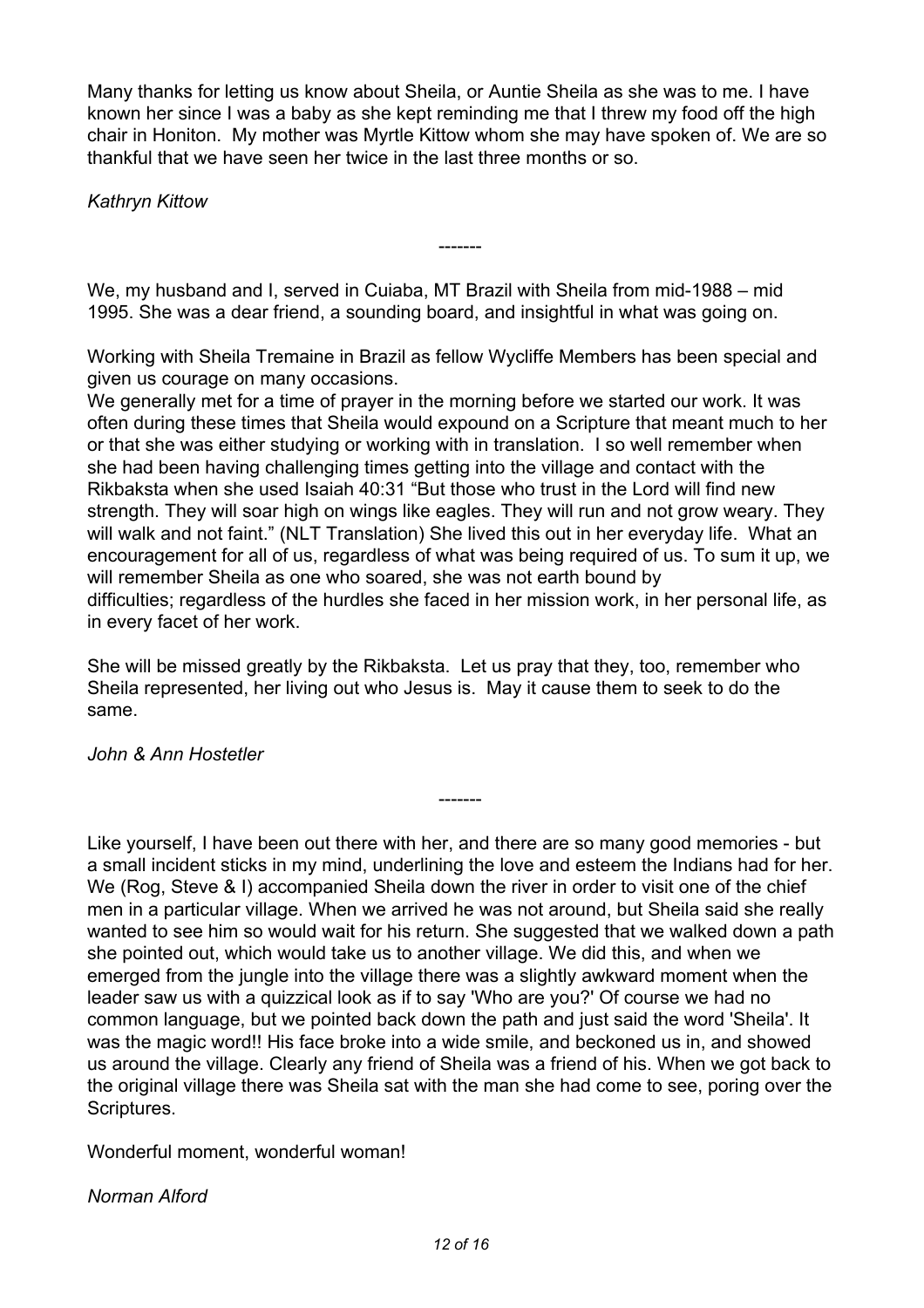Most people have heroes, some many. Often they are from films, music or sports. Popular and famous, they quite often fail. My hero was Sheila. She never failed.

I remember being around her house, sitting and sleeping in Brazilian hammocks, eating Sidmouth lardy cake, going for walks along the paths to the beach, swimming out as far as I could with my brothers and then seeing Sheila swim on for another 300m to a buoy before turning around.

Apparently when I was born, Sheila wanted my parents to name me Montmorentcy / Montmorencia. In some ways I am glad she didn't have her way.

As young kids, we would hear her stories of working in the middle of the Brazilian jungle, translating the Bible, teaching language skills and generally being amazing. My brothers and I grew up learning about a tribe we would probably never meet but knowing their names and families. We played with Amazonian warrior headdresses and dangerous spears and learnt about a culture way beyond our normal experiences.

When I was 15 my mum went out to visit and it was always something I wanted to do. Sheila was fearless, straight to the point and a mighty speaker. Sheila honoured Maria and me by coming all the way out to Estonia for our wedding and was an important part of our life. In recent years we went swimming and bodyboarding together at Polzeath and generally had a lot of banter.

My hero has passed away but I know she is in a better place being told by her father that she has done a good job.

*Ben Pearkes*

Sheila and I first met 58 years ago at the Wycliffe Language Course, Chigwell, Essex (an old army camp). Knowing that we were both going to Brazil, we soon discovered that we had a lot in common, which proved to be more than true over the years. She took my whole family into her heart, and often into her home on the Cuiaba Centre (Brazil).

-------

So much so that at the end of one of our furloughs, she offered to take our children to the seaside for a week, while John and I got on with the packing unhindered. Not many "honorary aunts" are so generous and my children have never forgotten it!

Since John died, Sheila and I have often kept each other company on trips to and from Brazil. Her dedication to the Ribaktsa people where she worked for so many years, giving them the Scriptures, was another example of her love for others and for her Lord, which brought glory to God and much joy to many, many people.

I thank God for her faithful love and friendship, and know that she will be sorely missed. Thank you, Lord, for Sheila and all she meant to all of us. "

*Audrey Taylor*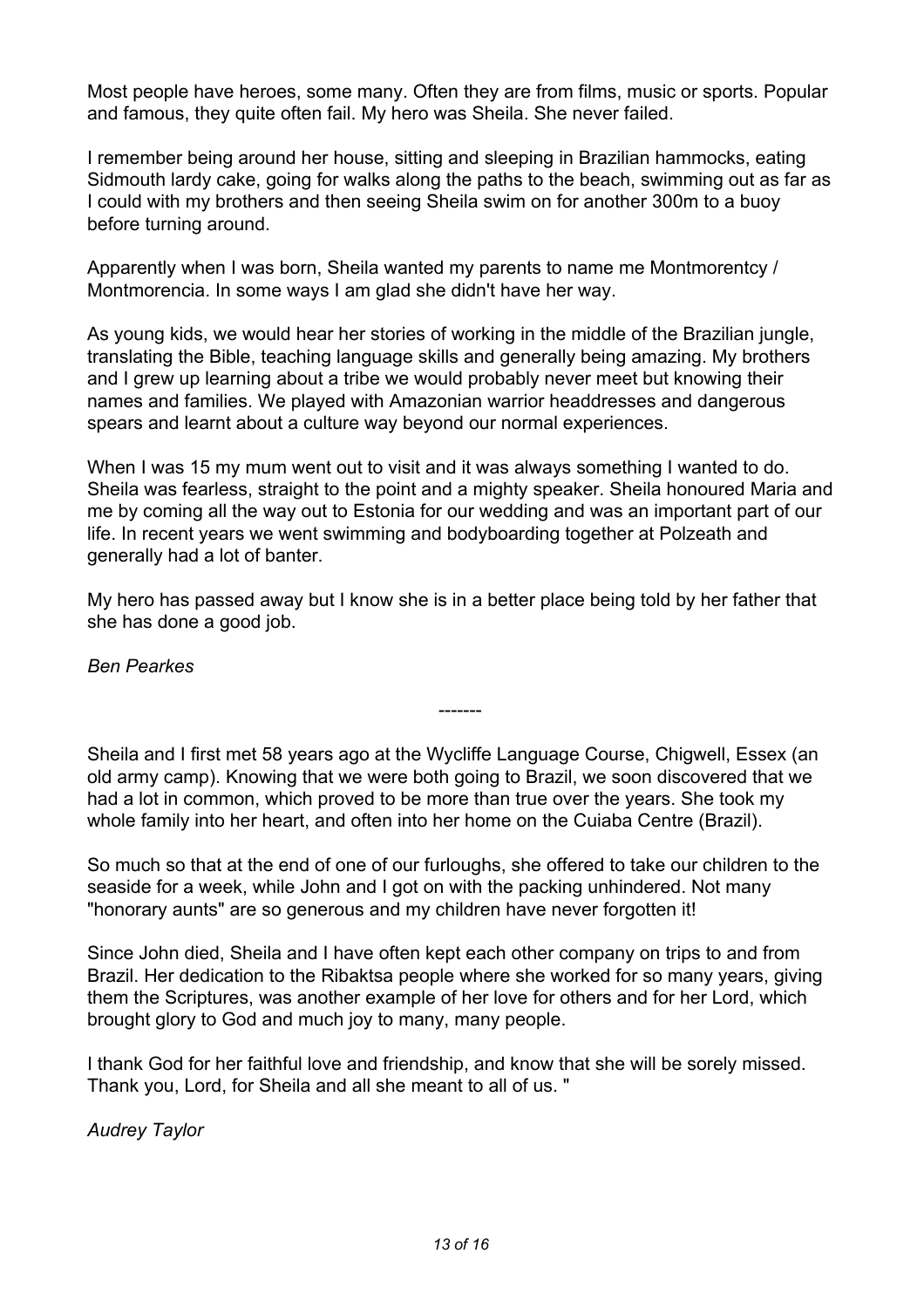I first met Sheila Tremaine when I was ten years old. She came to Upcott and spoke about her work translating the Bible for a small group of Indians in the remote recesses of the Amazon rain forest. I remember it well. She passed Rikbatsa artefacts around the room and we all had to guess what they were used for. That was typical of Upcott, by the way: a place where it was normal to meet extraordinary people doing extraordinary things.

Sheila's talk that day meant that when I was drawn to the work of Wycliffe Bible Translators as a young adult, it wasn't entirely new to me. When my aunt, Jeannie, heard that I wanted to join, she invited me down the road to Sidmouth to meet Sheila. The house wasn't quite what I was expecting of a missionary: large, detached, with a wrap-around garden and an upstairs view overlooking the red Devon cliffs and the sea. We spent an unforgettable summer afternoon in the garden listening to Sheila's extraordinary story. I quizzed her mercilessly about every aspect of her life in Brazil. At the end of the afternoon she gave me a coffee-table book about Wycliffe's worldwide work which I kept for many years.

After that, any time we were both in England, we would cross paths and catch up over one of her trademark avocado and lemon smoothies. Over the years, I grew to realise just how unique she was. Rarely to be seen at the Wycliffe-UK headquarters, she tended to keep a low profile in England, as she was busy caring for her sister in Devon. She was a chameleon, slipping back and forth between English and Rikbaktsa culture with ease.

On one occasion I asked her why someone with her vast experience had never become a translation consultant, helping to train and mentor teams working on other languages. She replied "If I had, who would have gone to the Rikbaktsa"?

When I became a Catholic in 2010, Sheila was supportive and understanding. It wasn't a surprise to her because, for many years, she had had enjoyed fellowship with a community of Catholic sisters in Brazil.

I will never forget the moment when she took a small insignificant looking book off her shelf and handed it to me. The published Rikbatsa New Testament: the fruit of forty years tenacity.

The last time I saw Sheila was in 2014. A group of us were doing a sponsored walk of the south Devon coast path to raise money for Bible translation. She and Ange Scoble offered to do some car ferrying for us and generously took us out to a pub in Bridport in the evening. I treasure the memory of that last meeting now.

It's a cliché, I know, but they simply don't make them like that anymore. A truly inspiring life, and a significant influence on my own.

As the Kabiye would say, Đo-koo Sheila tundon. Đa-tuna dukay wobu. Our older sister Sheila has gone on ahead in the meantime. We all will follow.

*Dave Roberts*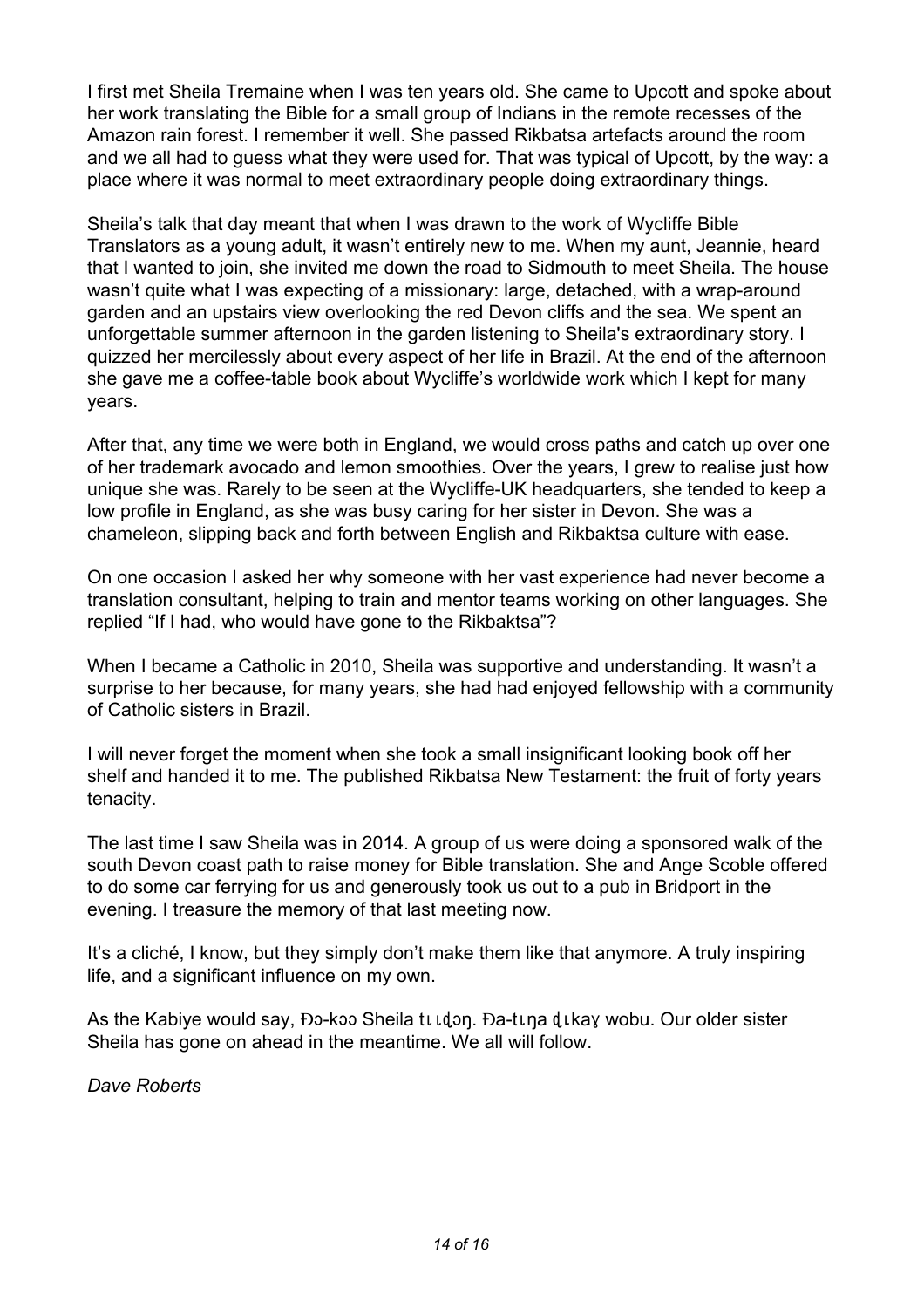A life without fear, full of love Without complaint, full of compassion. She made the best of times. Time to break and share, to watch the ocean retreat and flare. The greatest host, always delivered Lardy cake, berry pie and coke floats on cue. Garnished with the words 'how are you?'

A draw to adventure overseas, every year she journeyed to her other family whom she loved just as dear, sharing everything she had and returning with stories that would destroy any eight year old's imagination. But to discover it was real when Mum returned, with headdress, nose feathers and a soon to be developed camera bursting with fujifilm.

Sheila had a passion for giving others the words that set her free, the life she lived was a testimony to the peace she had inside. I'm so grateful I could share as many times with her as I did. She taught me how to stick at it and what it looked like to give everything in the name of love, I will always remember what it felt like to have her attention. I'll miss you dearly Sheila.

-------

*Robin Pearkes*

Sheila came regularly to Emmanuel Baptist Church to give updates about her work in Brazil and was loved and supported by folk over the years. Although her visits decreased more recently.

I was very grateful for the loving ministry of visitation, she gave to my mother (Wendy Thomson) who lived up the road and latterly with us. In 2010 when the snow "lay round about" she walked up the hill with a plated Christmas dinner wearing a Santa hat, as Mummy couldn't get down to be with her and Mary on Christmas day.

Andy recalls her asking him if she would like to go swimming with him, when he asked where, she said 8.00 am on the sea front to swim in the sea!! He politely declined!

It was a privilege to have known a lady of great godliness, perseverance and selflessness in her work with the Rikbaktsa tribe and to see how she completed the translation work and other tasks the Lord gave her before calling her home.

*Andy and Cathy Michell*

Reply from Brad when his Dad passed on this sad news to him: Appreciate that. She was one of the few adults at the center [Cuiaba] that treated us kids like people with mind and opinions of our own.

-------

Sheila is definitely among my list of heroines. She phoned me in Montana when we were in the US recently. We definitely will pray ... and so look forward to seeing her in our city whose maker and foundation is God.